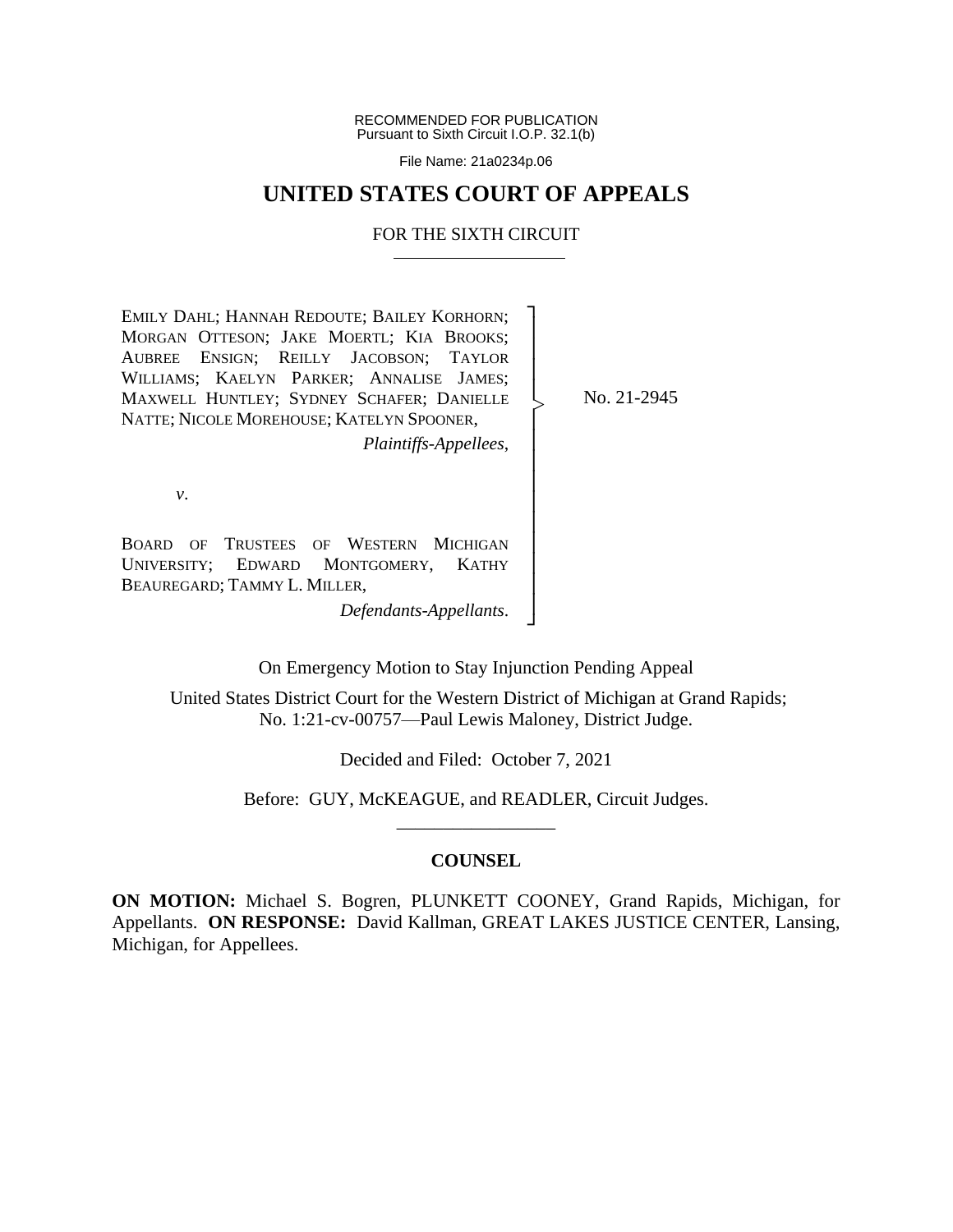# **ORDER** \_\_\_\_\_\_\_\_\_\_\_\_\_\_\_\_\_

\_\_\_\_\_\_\_\_\_\_\_\_\_\_\_\_\_

PER CURIAM. Western Michigan University, a public university, requires studentathletes to be vaccinated against COVID-19, but it considers individual requests for medical and religious exemptions on a discretionary basis. Sixteen student-athletes applied for religious exemptions. The University ignored or denied their requests and barred them from participating in any team activities. The student-athletes then sued, alleging, among other things, that University officials violated their free exercise rights. The district court preliminarily enjoined the officials from enforcing the vaccine mandate against plaintiffs. Now, the officials ask us to stay the injunction and proceedings in the district court pending appeal. Although it is a close call, because the free exercise challenge will likely succeed on appeal, the factors considered in granting a stay favor the student-athletes. Accordingly, we decline to issue a stay.

## I.

According to a recently announced University policy, "to maintain full involvement in the athletic department" at Western Michigan, students must be vaccinated against COVID-19. The policy, as announced by text message, states that "[m]edical or religious exemptions and accommodations will be considered on an individual basis." Several student-athletes sought religious exemptions. In some cases, the University denied the student-athlete's application, stating that the applicant would have "[n]o participation in Intercollegiate sports." In other cases, the University failed to respond but still barred the student-athlete from further participation in college sports. And the University official who processed the applications confirmed that she barred every unvaccinated student-athlete from "engag[ing] in team activities."

This lawsuit followed. Sixteen student-athletes alleged that University officials violated their rights under federal and state law, including the First Amendment's Free Exercise Clause. The district court issued a preliminary injunction allowing plaintiffs to participate in team activities without being vaccinated. The district court's order did, however, allow the University to require plaintiffs to wear face coverings and take COVID-19 tests to participate in athletic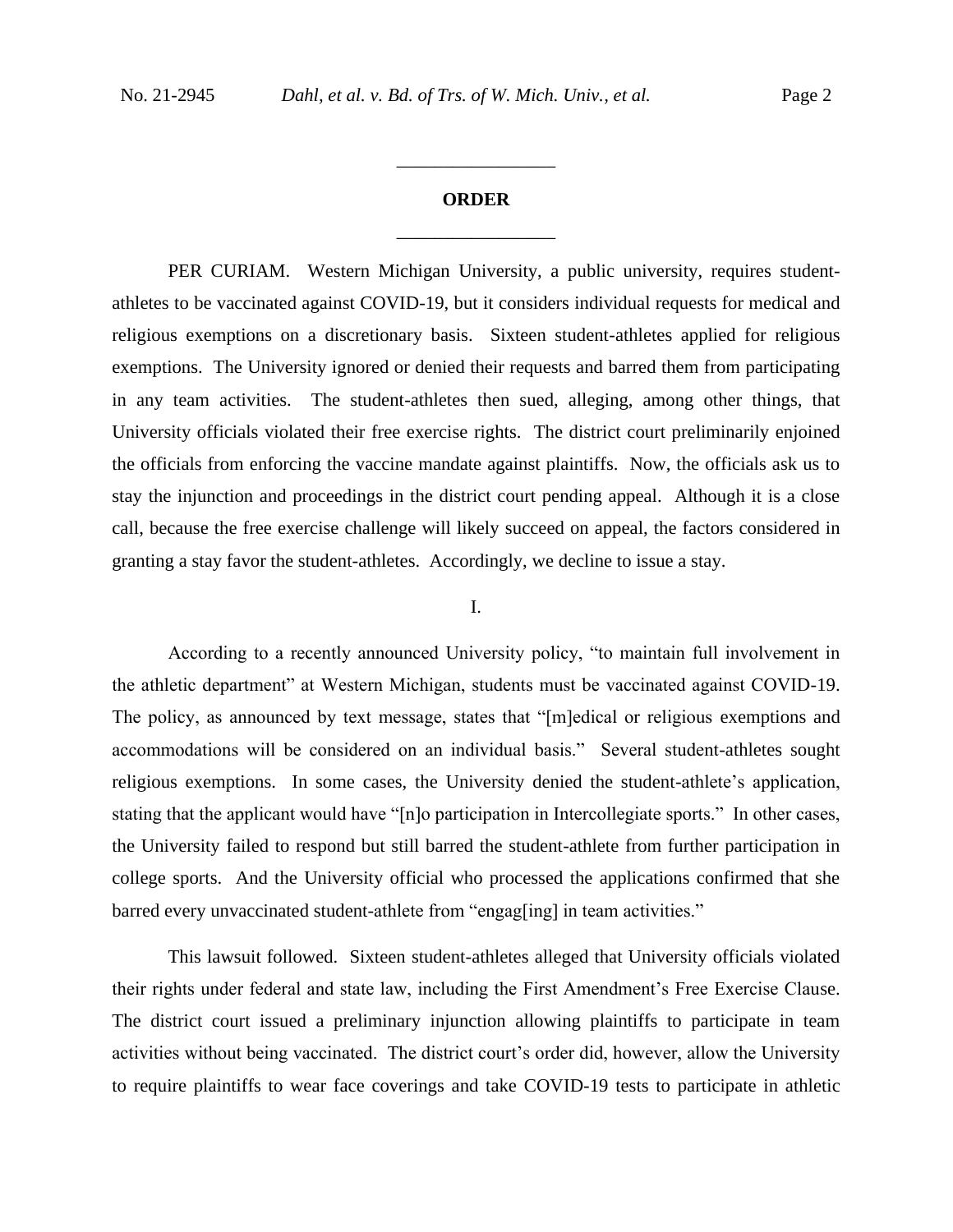events. In conjunction with their appeal of that ruling, defendants asked the district court to stay the injunction. The district court, however, denied the motion to stay. Defendants now ask us to stay both the preliminary injunction and the district court's proceedings during the appeal.

II.

To determine whether to grant a stay pending appeal, we consider "(1) the likelihood that the party seeking the stay will prevail on the merits; (2) the likelihood that the moving party will be irreparably harmed; (3) the prospect that others will be harmed by the stay; and (4) the public interest in the stay." *Crookston v. Johnson*, 841 F.3d 396, 398 (6th Cir. 2016). While no single factor necessarily is dispositive, *Coal. to Def. Affirmative Action v. Granholm*, 473 F.3d 237, 244 (6th Cir. 2006), the first—the likelihood of success—in many instances will be the "determinative factor" in our analysis, *Thompson v. DeWine*, 959 F.3d 804, 807, 812 (6th Cir. 2020) (per curiam).

Our review of the district court's decision to issue a preliminary injunction is "highly deferential." *DV Diamond Club of Flint, LLC v. Small Bus. Admin.*, 960 F.3d 743, 746 (6th Cir. 2020) (citation omitted). We will not overturn a preliminary injunction unless the district court "relied upon clearly erroneous findings of fact, improperly applied the governing law, or used an erroneous legal standard." *S. Glazer's Distribs. of Ohio, LLC v. Great Lakes Brewing Co.*, 860 F.3d 844, 849 (6th Cir. 2017) (citation omitted). A factual finding, it has been colorfully analogized, is clearly erroneous if it "strike[s] us as wrong with the force of a five-week-old, unrefrigerated dead fish," *Carvajal Vasquez v. Gamba Acevedo*, 931 F.3d 519, 528 (6th Cir. 2019) (citation omitted), and we review legal determinations de novo, *S. Glazer's Distribs.*, 860 F.3d at 849.

## III.

Beginning, then, with the likelihood that defendants will succeed on the merits of their appeal, we focus on the strength of plaintiffs' free exercise claim. *Monclova Christian Acad. v. Toledo-Lucas Cnty. Health Dep't*, 984 F.3d 477, 482 (6th Cir. 2020) ("[P]reliminary injunctions in constitutional cases often turn on the likelihood of success on the merits . . . ."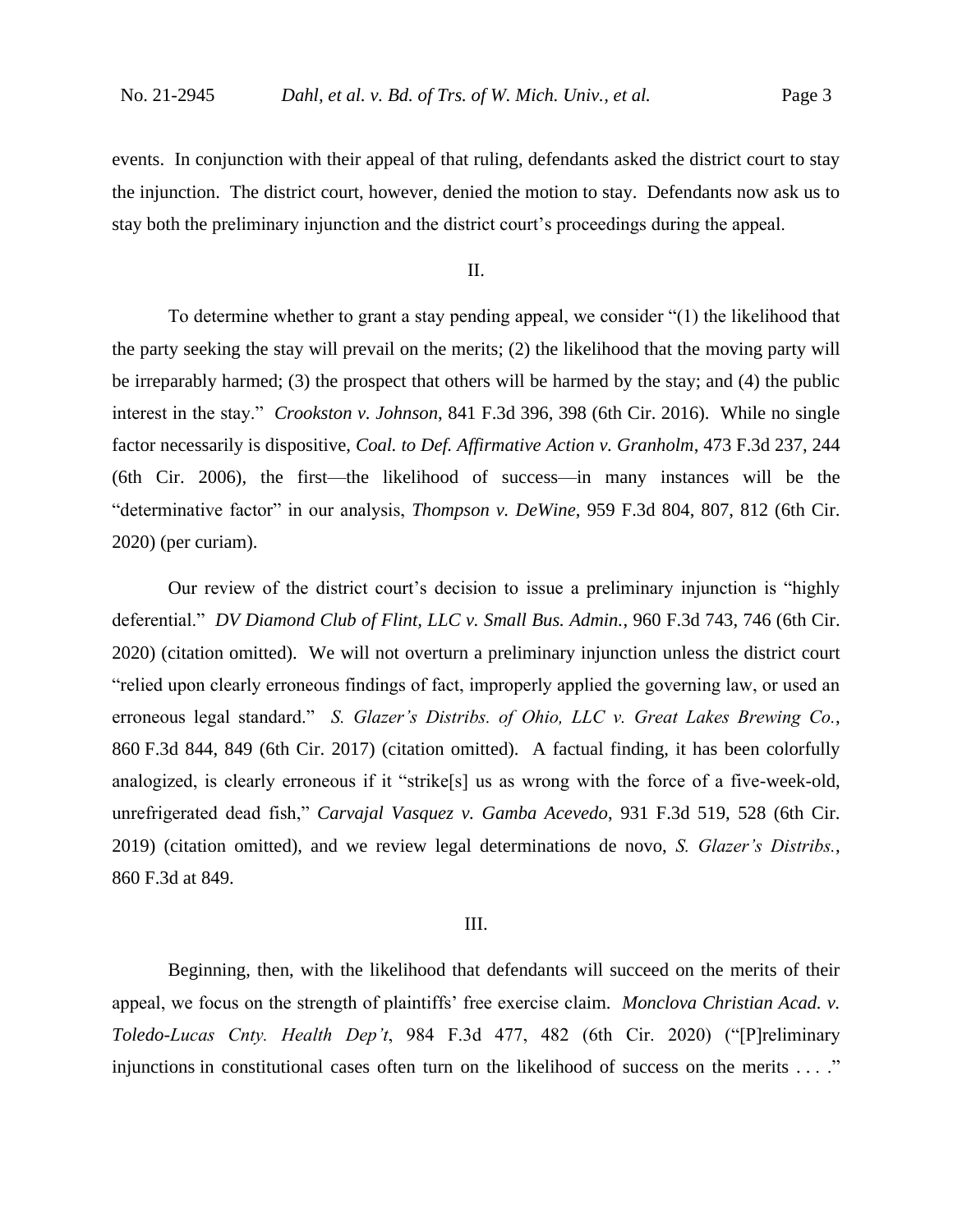(citation omitted)). To prevail, plaintiffs must show that defendants burdened their religious exercise and that defendants' conduct cannot withstand the appropriate level of scrutiny.

#### A.

The First Amendment, as incorporated through the Fourteenth Amendment, prevents a state from "prohibiting the free exercise" of religion. U.S. CONST. amend. I; *see Mount Elliott Cemetery Ass'n v. City of Troy*, 171 F.3d 398, 403 (6th Cir. 1999). Burdens on one's free exercise may be direct, as where a state criminalizes a particular faith or religious practice. *See Emp. Div., Dep't of Hum. Res. v. Smith*, 494 U.S. 872, 877–78 (1990). But "indirect coercion or penalties on the free exercise of religion, not just outright prohibitions," also trigger scrutiny under the Free Exercise Clause. *Trinity Lutheran Church of Columbia, Inc. v. Comer*, 137 S. Ct. 2012, 2022 (2017) (citation omitted). Accordingly, a policy that forces a person to choose between observing her religious beliefs and receiving a generally available government benefit for which she is otherwise qualified burdens her free exercise rights. *See Fulton v. City of Phila.*, 141 S. Ct. 1868, 1876 (2021); *Trinity Lutheran*, 137 S. Ct. at 2023. The reason is simple: denying a person "an equal share of the rights, benefits, and privileges enjoyed by other citizens" because of her faith discourages religious activity. *Lyng v. Nw. Indian Cemetery Protective Ass'n*, 485 U.S. 439, 449 (1988).Consider *Fulton*. There, a city gave a foster agency the choice of foregoing a contract to place children with foster parents, which it deemed its religious "mission," or "approving relationships inconsistent with its beliefs." 141 S. Ct. at 1876. By putting that choice to the foster agency, the city impaired the foster agency's ability to exercise its faith. *Id.* at 1876. Similarly, *Sherbert v. Verner* held that denying unemployment benefits to a Seventh-day Adventist for not working on the Sabbath burdened her religious exercise. 374 U.S. 398, 400–03 (1963).

A party may mount a free exercise challenge, it bears noting, even where it does not have a constitutional right to the benefit it alleges is being improperly denied or impaired. That has long been true; the Supreme Court recognized over 50 years ago that "[i]t is too late in the day to doubt that the liberties of religion and expression may be infringed by the denial of or placing of conditions upon a benefit or privilege" as opposed to a right. *Sherbert*, 374 U.S. at 404 (collecting cases). And the Supreme Court has reinforced that principle time and again.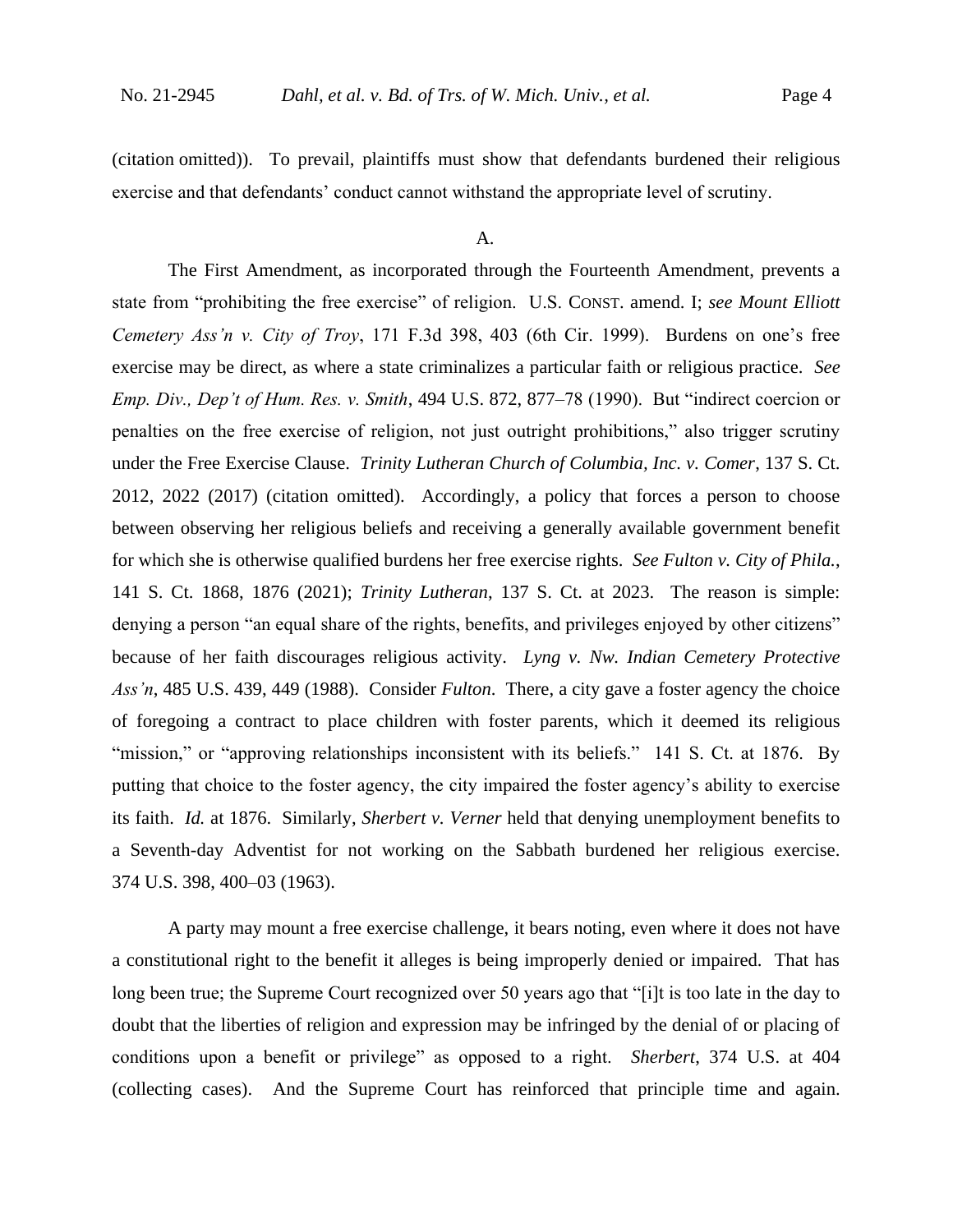Take, for example, *Trinity Lutheran*. There, a church sought to participate in a state program that awarded grants for playground resurfacing "on a competitive basis to [nonprofits] scoring highest based on several criteria." *Trinity Lutheran*, 137 S. Ct. at 2017. The church met these criteria, but the state denied its application solely because it was a religious entity. *Id.* at 2017–18. That decision, the Supreme Court explained, offended the Free Exercise Clause because it discouraged the church from exercising its First Amendment rights even though the church lacked "any entitlement to a subsidy." *Id.* at 2022–24.

Application of these benchmarks leads us to conclude that the University's failure to grant religious exemptions to plaintiffs burdened their free exercise rights. The University put plaintiffs to the choice: get vaccinated or stop fully participating in intercollegiate sports. The University did not dispute that taking the vaccine would violate plaintiffs' "sincerely held Christian beliefs." Yet refusing the vaccine prevents plaintiffs from participating in college sports, as they are otherwise qualified (and likely were recruited) to do. By conditioning the privilege of playing sports on plaintiffs' willingness to abandon their sincere religious beliefs, the University burdened their free exercise rights. *See id.*

Defendants respond that the Free Exercise Clause only prevents them from forcing plaintiffs to choose between their faith and a "generally available benefit," which, they say, does not aptly describe playing college sports. But in the free exercise context, "generally available" refers to "the baseline against which burdens on religion are measured." *Locke v. Davey*, 540 U.S. 712, 726 (2004) (Scalia, J., dissenting). For instance, state grants awarded to nonprofits "scoring highest based on several criteria" are generally available to eligible entities even though only 14 organizations (out of 44 applicants) received one. *Trinity Lutheran*, 137 S. Ct. at 2017– 18, 2024; *see also Locke*, 540 U.S. at 727 (Scalia, J., dissenting) (noting that a state may condition a generally available benefit on "academic performance, income, and attendance at an accredited school"). It follows that all plaintiffs must show is that they are "otherwise eligible" to play intercollegiate sports—that is, eligible apart from the regulation that burdens their religious exercise. *See Trinity Lutheran*, 137 S. Ct. at 2021. And there is no question plaintiffs are otherwise eligible, as they are already student-athletes.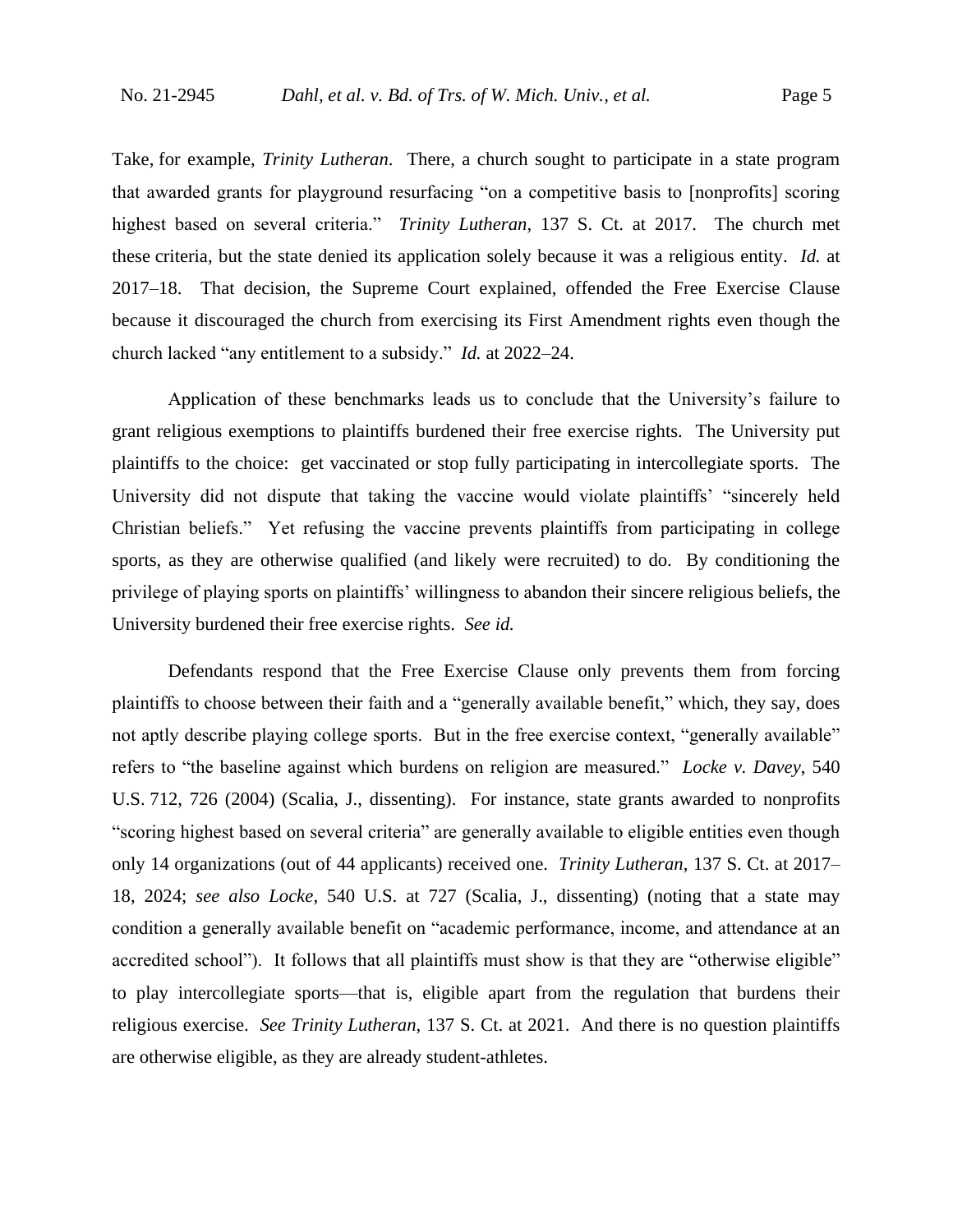Plaintiffs' unique ability to play sports helps frame our analysis with respect to the "coercion or penalt[y]" aspect of a free exercise claim. *Id.* at 2022. The Free Exercise Clause, we reiterate, "protects against 'indirect coercion or penalties on the free exercise of religion.'" *Id.* (citation omitted). For purposes of assessing whether the University has exerted coercive force or threatened a penalty to impede one's free exercise right, our focus is on student athletes. Fair enough, the University's vaccine mandate does not coerce a non-athlete to get vaccinated against her faith because she, as a non-athlete, cannot play intercollegiate sports either way. But the mandate does penalize a student otherwise qualified for intercollegiate sports by withholding the benefit of playing on the team should she refuse to violate her sincerely held religious beliefs. As a result, plaintiffs have established that the University's vaccination policy for studentathletes burdens their free exercise of religion.

#### B.

Of course, not every burden on the free exercise of religion is unconstitutional. A neutral law of general applicability "need not be justified by a compelling governmental interest" even if the law incidentally burdens religious practices. *Smith*, 494 U.S. at 886 n.3; *see also Mount Elliott Cemetery*, 171 F.3d at 403 (explaining that the state may "regulat<sup>[e]</sup> behavior associated with religious beliefs"). But a law that is not neutral and generally applicable "must undergo the most rigorous of scrutiny." *Monclova Christian Acad.*, 984 F.3d at 479 (quoting *Church of the Lukumi Babalu Aye, Inc. v. City of Hialeah*, 508 U.S. 520, 546 (1993)).

As the Supreme Court recently reaffirmed, a policy that provides a "mechanism for individualized exemptions" is not generally applicable. *Fulton*, 141 S. Ct. at 1877 (citation omitted). Accordingly, where a state extends discretionary exemptions to a policy, it must grant exemptions for cases of "religious hardship" or present compelling reasons not to do so. *Id.* (citation omitted). For example, a city that requires foster agencies to certify same-sex couples as foster parents "unless an exception is granted by the Commissioner . . . in his/her sole discretion" must provide a compelling reason not to extend a religious exemption to a Catholic foster agency. *Id.* at 1878. Similarly, a state that denies unemployment benefits to persons who refuse a suitable job "without good cause" must identify a "compelling state interest" not to grant an exemption to a Seventh-day Adventist who would not work on the Sabbath. *Sherbert*, 374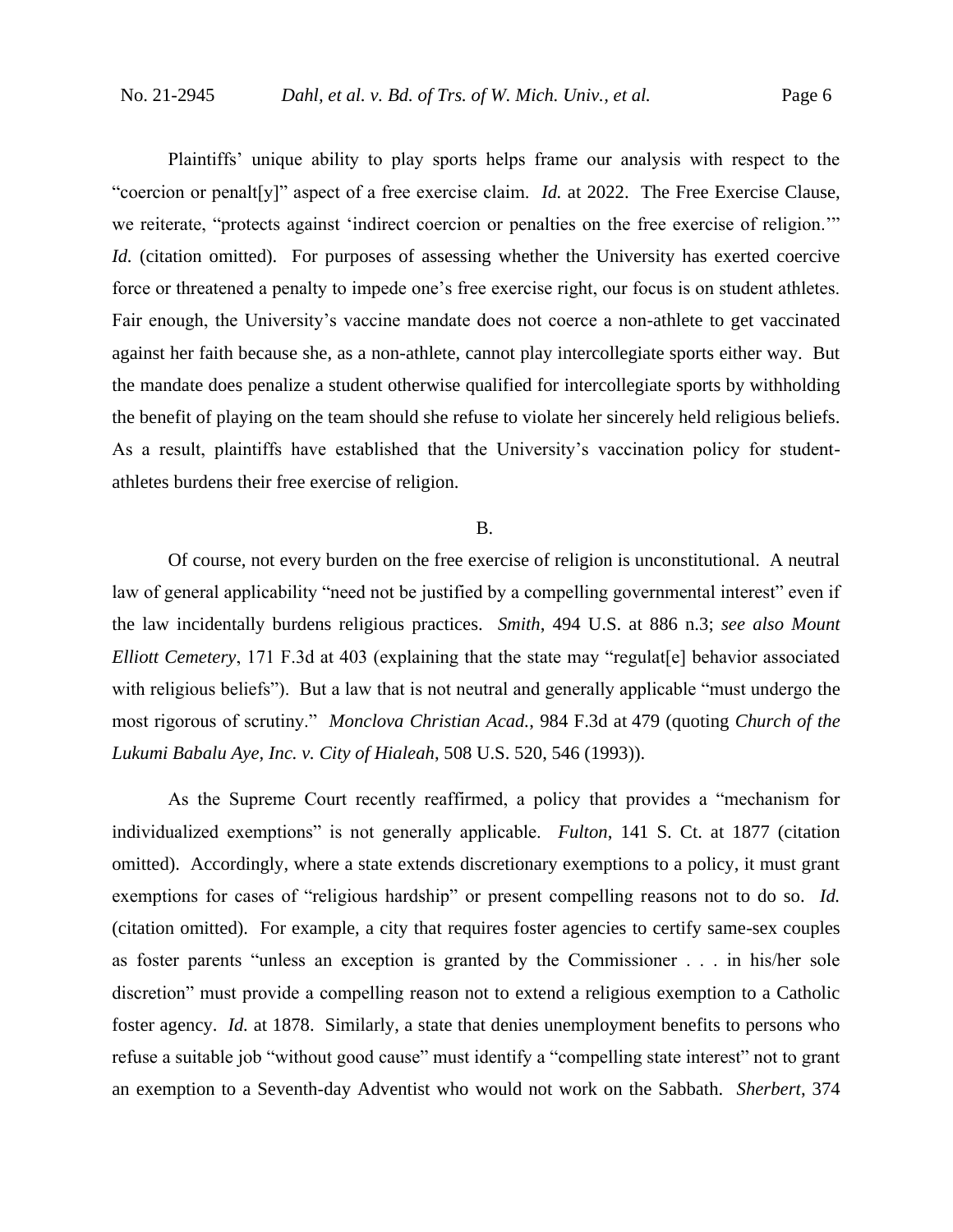U.S. at 401, 406; *cf. Klaassen v. Trs. of Ind. Univ.*, --- F. Supp. 3d. ---, 2021 WL 3073926, at \*25 (N.D. Ind. July 18, 2021), *aff'd*, 7 F.4th 592 (7th Cir. 2021) (holding that a university's vaccine mandate was neutral and generally applicable, and therefore subject to rational basis review, when it provided a *non-discretionary* religious exemption to students).

The University's vaccine mandate likewise provides a "mechanism for individualized exemptions." The policy says that "all student-athletes" must provide proof of at least one dose of a COVID-19 vaccine "to maintain full involvement in the athletic department." But "[m]edical or religious exemptions and accommodations will be considered on an individual basis." The University later provided forms on which student-athletes could request an "accommodation" to or an "exemption" from the vaccine mandate for religious reasons. And, like the city in *Fulton* and the state in *Sherbert*, the University retains discretion to extend exemptions in whole or in part. For this reason, the policy is not generally applicable. As a result, the University must prove that its decision not to grant religious exemptions to plaintiffs survives strict scrutiny. *See Fulton*, 141 S. Ct. at 1881.

Defendants resist this conclusion on several fronts. To start, they assert that the University's policy is neutral and generally applicable under *Fulton* and *Sherbert* because the University refused to allow any unvaccinated player to participate in college sports. But defendants' emphasis on how they in fact executed the policy ignores the Supreme Court's instruction that we put front and center the terms of the policy itself, as the "creation of a formal mechanism for granting exceptions renders a policy not generally applicable, regardless whether any exceptions have been given." *Fulton*, 141 S. Ct. at 1879*.* That is so, the Supreme Court explained, because the existence of a system to grant individualized exceptions "'invite[s]' the government to decide which reasons for not complying with the policy are worthy of solicitude," *id.* (citation omitted), which, we note, fairly describes the policy at issue here. The University's policy says it evaluates whether to grant religious exemptions "on an individual basis," thereby rendering the policy not generally applicable regardless of whether the University has granted any exemptions.

Next, defendants ask us to consider that "[e]very student who applied for a religious exemption received one." To that end, the official who evaluated plaintiffs' applications claims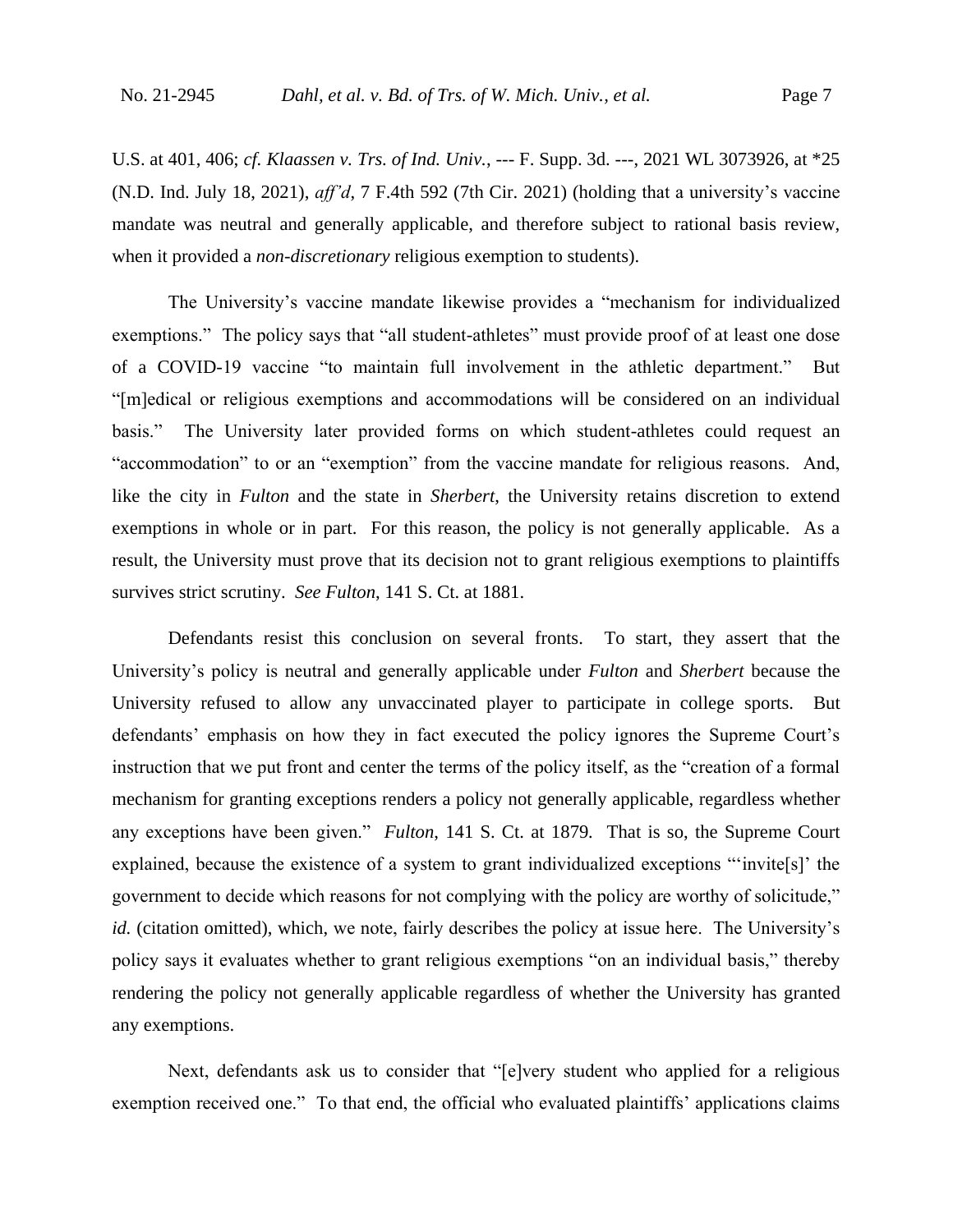she "in fact granted them an exemption from the vaccine requirement." But these representations do not square with the record. In at least two cases, the University barred plaintiffs from practice and competition without responding to their requests for exemptions. As for the rest, the University stated, in writing, that it had "denied" them exemptions. Based on the University's own documentation, the district court's factual finding that plaintiffs did not receive exemptions does not strike us as erroneous, let alone clearly so.

True, the University did maintain plaintiffs' athletic scholarships and did not formally dismiss them from their teams. But that is not the same thing as granting an exception from the University's policy of conditioning "full involvement in the athletic department" on vaccination status. After all, the purported exception plaintiffs received did not allow them to play college sports. Yet playing on the team (and not just receiving a scholarship) is their goal, a point the University itself recognized. *See, e.g.*, Religious Accommodation Request Form at 1, *Dahl v. Bd. of Trs. of W. Mich. Univ.*, No. 1:21-cv-757 (W.D. Mich. Sept. 13, 2021), ECF No. 15-7 (noting that plaintiffs sought exemptions that would allow them to keep "participating in Intercollegiate sports"). And by all accounts, plaintiffs have successfully achieved that goal, at least historically. Two have been team captains. Several have won All-Mid-American Conference awards or been named to All-Mid-American Conference or All-Region teams. They sought exemptions to continue those athletic endeavors, not simply to be "listed as a player on the team website," as the University offered. Because the University's "exemption" would not allow plaintiffs to engage fully in team activities, the district court did not clearly err by finding that the University denied plaintiffs' requests for exemptions in substance as well as form.

Finally, defendants invite us to decide this case based on the following assumption: that the University's policy forbids all unvaccinated student-athletes from participating in sports but allows those with medical or religious objections to retain their scholarships and avoid dismissal and discipline. The policy's text, however, says nothing of the sort. We thus see no error much less clear error—in the district court's finding that "[t]he policy Defendants describe[] is not the policy Defendants sent to their student athletes." *Dahl v. Bd. of Trs. of W. Mich. Univ.*, No. 1:21-cv-757, slip op. at 7–8 (W.D. Mich. Sept. 13, 2021).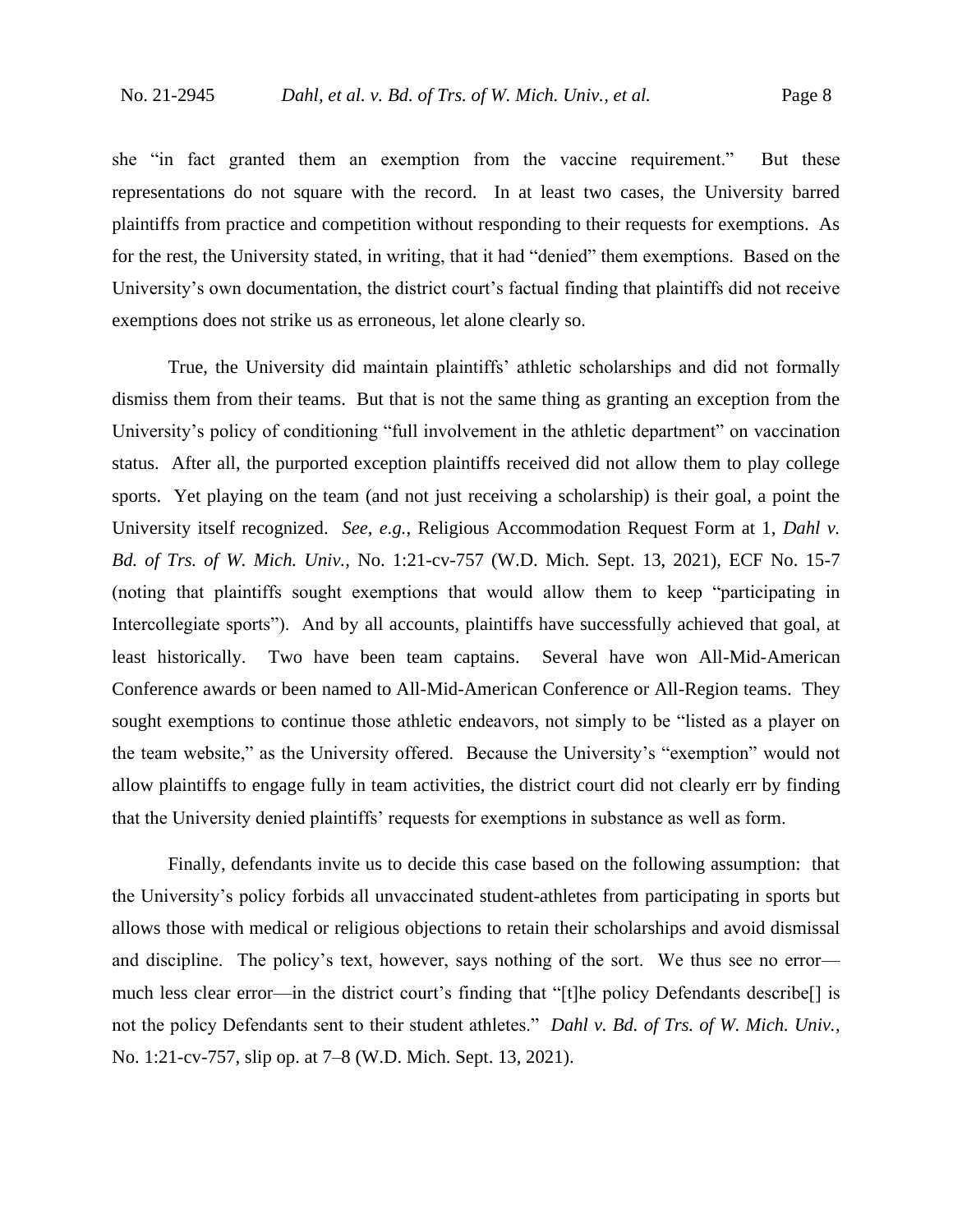C.

Because the University's policy is not neutral and generally applicable, we analyze the policy through the lens of what has come to be known as "strict scrutiny." *Fulton*, 141 S. Ct. at 1881. That manner of scrutiny requires defendants, to prevail, to show that the University's failure to exempt plaintiffs serves "'interests of the highest order' and is narrowly tailored to achieve those interests." *Id.* (citation omitted). The University's interest in fighting COVID-19 is compelling. *See Roman Cath. Diocese of Brooklyn v. Cuomo*, 141 S. Ct. 63, 67 (2020) (per curiam). But the University falters on the narrow tailoring prong. For one, public health measures are not narrowly tailored if they allow similar conduct that "create[s] a more serious health risk." *Id.*; *see Lukumi Babalu Aye*, 508 U.S. at 544–45 (comparing the risks posed by ritual animal slaughter, hunting, and garbage disposal). That is the case at the University, which allows non-athletes—the vast majority of its students—to remain unvaccinated. One need not be a public health expert to recognize that the likelihood that a student-athlete contracts COVID-19 from an unvaccinated non-athlete with whom she lives, studies, works, exercises, socializes, or dines may well meet or exceed that of the athlete contracting the virus from a plaintiff who obtains a religious exemption to participate in team activities. For another, narrow tailoring is unlikely if the University's conduct is "more severe" than that of other institutions. *Brach v. Newsom*, 6 F.4th 904, 931 (9th Cir. 2021). To that point, several other universities grant exemptions from their COVID-19 mandates. *See, e.g.*, *Klaassen*, 7 F.4th at 593; *Wade v. Univ. of Conn. Bd. of Trs.*, --- F. Supp. 3d ---, 2021 WL 3616035, at \*1 (D. Conn. Aug. 16, 2021); *see also* Univ. of Mich., *U-M COVID-19 DATA* (Oct. 5, 2021, 8:33 AM), https://campusblueprint.umich.edu/dashboard/ (reporting that approximately 2% of students at the University of Michigan's Ann Arbor campus have received COVID-19 vaccine exemptions).

Defendants, it bears noting, provided the district court with an affidavit stating that COVID-19 vaccines are "the most effective and reasonable way to guard against" the virus. We do not dispute that assessment. But the question before us "is not whether the [University] has a compelling interest in enforcing its [vaccine] policies generally, but whether it has such an interest in denying an exception" to plaintiffs, and whether its conduct is narrowly tailored to achieve that interest. *Fulton*, 141 S. Ct. at 1881. Defendants present neither evidence nor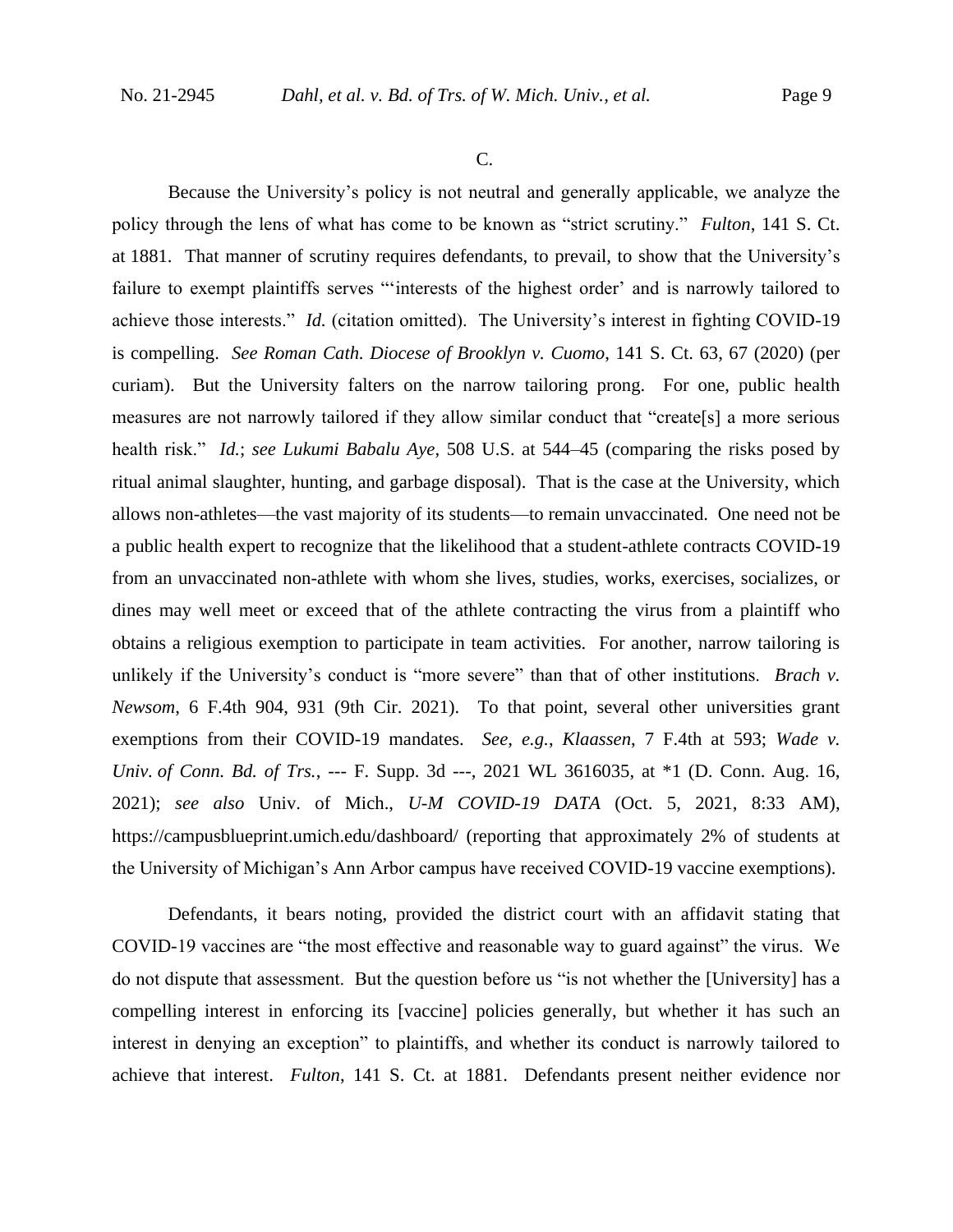argument on that score. To the contrary, they contend only that their conduct survives rational basis review.

To sum up, defendants likely violated plaintiffs' First Amendment rights. The critical first stay factor thus favors plaintiffs. *See Thompson*, 959 F.3d at 807 (noting that "the likelihood of success on the merits often will be the determinative factor" to obtain a stay during an appeal (citation omitted)).

#### IV.

The remaining stay factors largely involve dueling considerations regarding who presumably will be harmed with (or without) a stay. And those considerations are less clear cut than our merits analysis. For example, the University presumably faces some risk that an unvaccinated player who participates in full with her team may spread COVID-19 to her teammates, threatening a forfeit of one or more games and possible (and arguably irreparable) financial or reputational injury to the University. But that possibility is somewhat speculative, and it fails to consider the broader picture. For one, the preliminary injunction applies only to plaintiffs—sixteen people—and the University's policy, even when enforced, does not limit an athlete's exposure to unvaccinated University students at large. For another, under the terms of the preliminary injunction, the University may still require plaintiffs to wear masks at practice and get tested for COVID-19, presumably ameliorating at least some risk associated with their participation. And then consider the interests of plaintiffs and the public more broadly. Enforcement of the University's policy likely would deprive plaintiffs of their First Amendment rights, an irreparable injury. *See Bonnell v. Lorenzo*, 241 F.3d 800, 809 (6th Cir. 2001). Proper application of the Constitution, moreover, serves the public interest, *Coal. to Def. Affirmative Action*, 473 F.3d at 252, as "it is always in the public interest to prevent the violation of a party's constitutional rights," *G & V Lounge, Inc. v. Mich. Liquor Control Comm'n*, 23 F.3d 1071, 1079 (6th Cir. 1994). On balance, plaintiffs' strong likelihood of success on their free exercise claim carries the day.